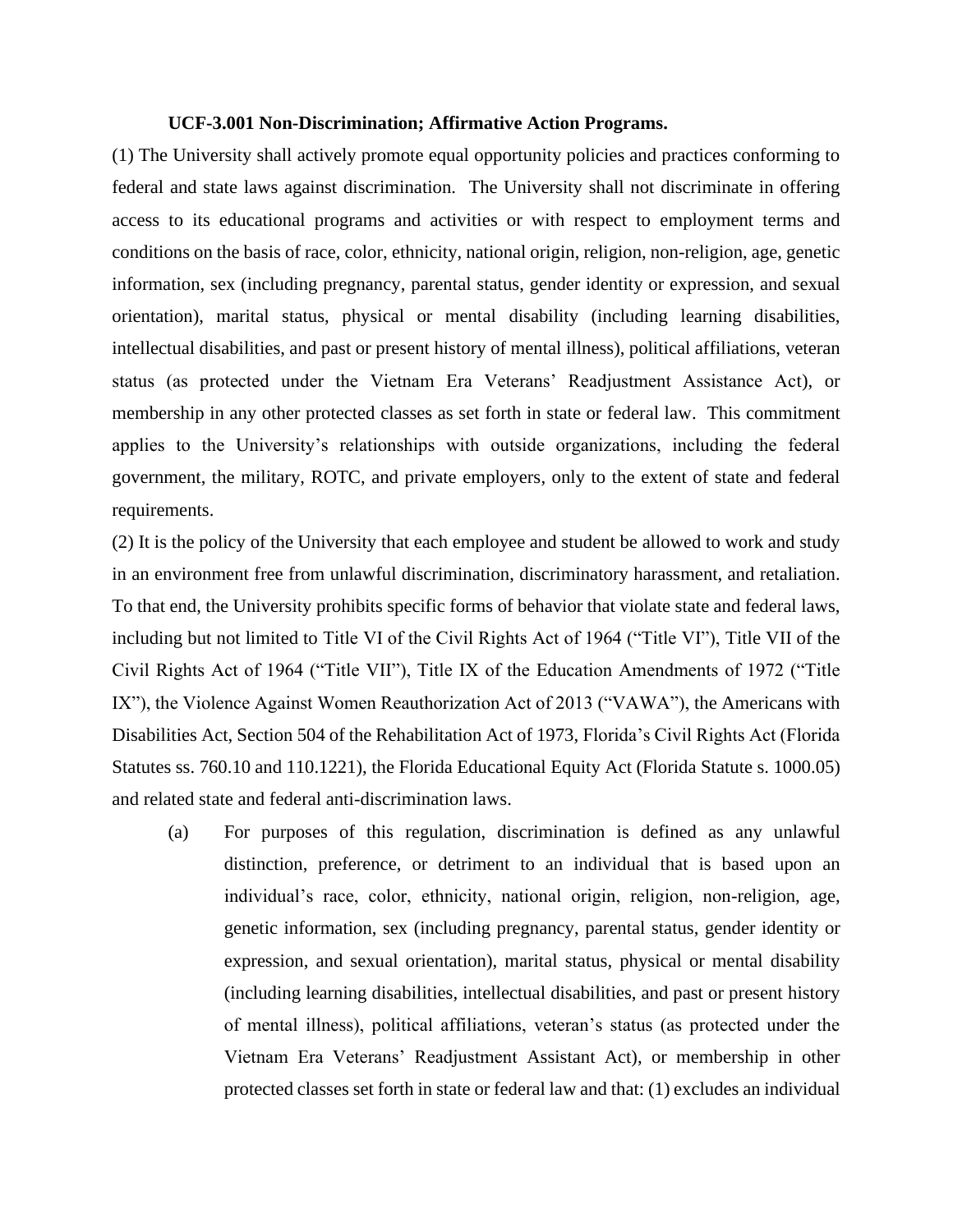from participation in; (2) denies the individual the benefits of; (3) treats the individual differently with regard to; or (4) otherwise adversely affects a term or condition of an individual's employment, education, living environment or participation in a university program or activity. Religious discrimination includes failing to reasonably accommodate an employee's or student's religious practices where the accommodation does not impose an undue hardship. Disability discrimination includes not making reasonable accommodations to the known physical or mental limitations of an otherwise qualified individual with a disability where the accommodations do not impose an undue hardship.

- (b) Unlawful discriminatory harassment is a form of unlawful discrimination wherein an individual is subjected to verbal, physical, electronic or other conduct based upon an individual's protected class (such as race, color, religion, et al.), that interferes with that individual's educational or employment opportunities, participation in a university program or activity, or receipt of legitimately-requested services and meets the description of either Hostile Environment Harassment or Quid Pro Quo Harassment, as defined below.
	- 1. Hostile Environment Harassment: Discriminatory Harassment that is so severe or pervasive that it unreasonably interferes with, limits, deprives, or alters the terms or conditions of education (e.g., admission, academic standing, grades, assignment); employment (e.g., hiring, advancement, assignment); or participation in a University program or activity (e.g., campus housing), when viewed from both a subjective and objective perspective.
	- 2. Quid Pro Quo Harassment: Discriminatory Harassment where submission to or rejection of unwelcome conduct is used, explicitly or implicitly, as the basis for decisions affecting an individual's education (e.g., admission, academic standing, grades, assignment); employment (e.g., hiring, advancement, assignment); or participation in a university program or activity (e.g., campus housing).
- (c) Retaliation is defined as taking an adverse action against an individual because that individual, in good faith: (i) reported or threatened to report discrimination,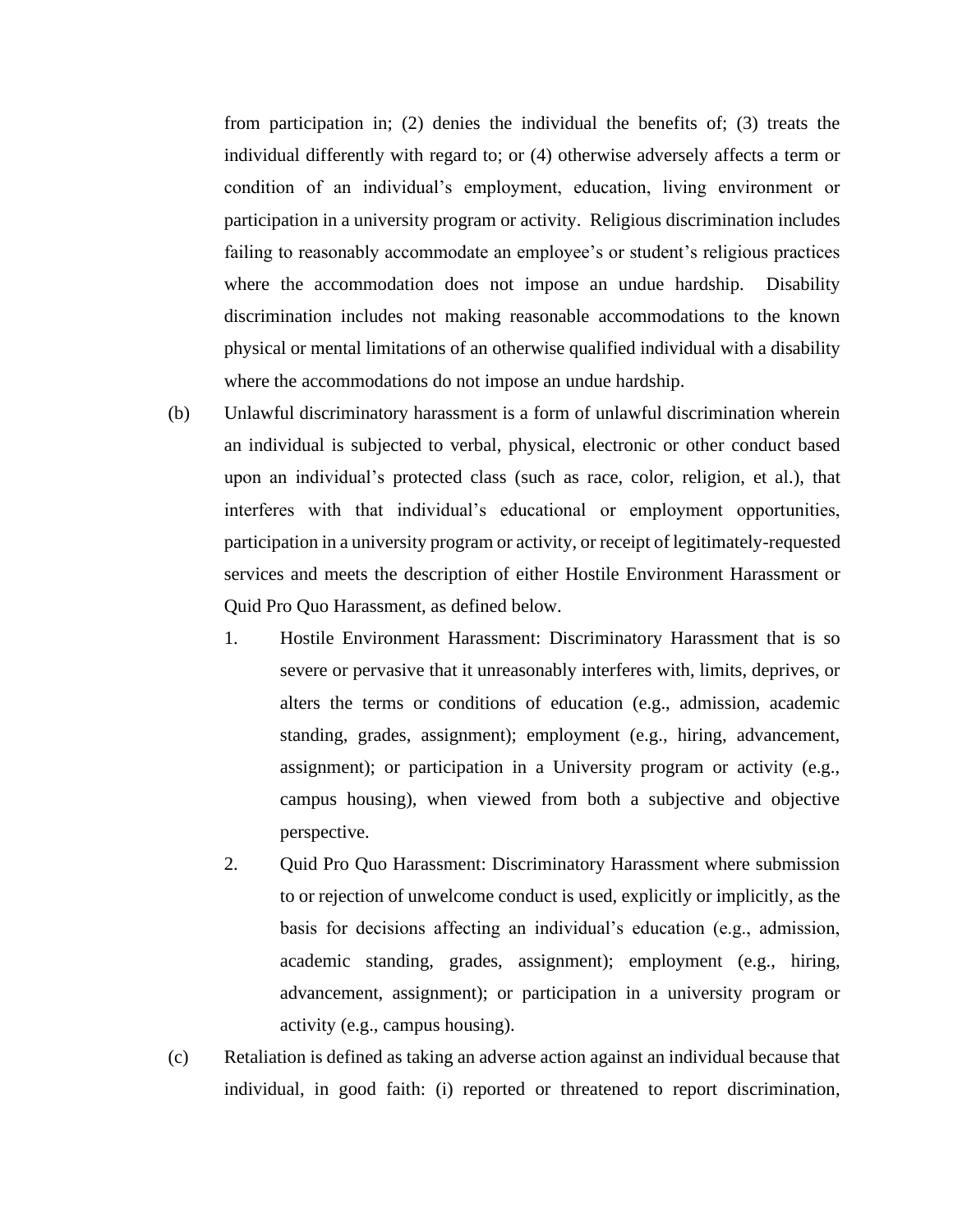discriminatory harassment, sexual harassment, or Title IX Sexual Harassment; or (ii) participated in any capacity, including as a witness or party, in a discrimination investigation or proceeding.

(3) Sexual harassment is a form of sex discrimination. Sexual harassment is defined as any unwelcome sexual advances, request for sexual favors, and other unwanted conduct of a sexual nature, whether verbal, non-verbal, graphic, physical, or otherwise, when the conditions for Hostile Environment Harassment or Quid Pro Quo Harassment (as defined above) are present.

(4) Title IX Sexual Harassment is a form of sex discrimination specifically defined under Title IX regulations. Title IX Sexual Harassment is defined as conduct on the basis of sex that occurs in a University education program or activity against a person located in the United States and that satisfies one or more of the following:

- (a) An employee conditioning the provision of an aid, benefit, or service on an individual's participation in unwelcome sexual conduct (i.e., quid pro quo);
- (b) Unwelcome conduct determined by a reasonable person to be so severe, pervasive, and objectively offensive that it effectively denies a person equal access to an education program or activity (i.e., hostile environment); or
- (c) Sexual assault, dating violence, domestic violence, and stalking (as defined by the Jeanne Cleary Act).
- (5) Employee Reporting Responsibilities.
	- (a) Responsible employees are required to immediately report to the university's Office of Institutional Equity all relevant details (obtained directly or indirectly) about an incident of sex/gender-based discrimination or harassment, sexual harassment, Title IX Sexual Harassment, sexual assault, sexual exploitation, relationship violence, and/or stalking (as defined in the University's *Prohibition of Discrimination, Harassment and Related Interpersonal Violence Policy*, No. 2- 004) that involves any student as a complainant, respondent, and/or witness, including dates, times, locations, and names of parties and witnesses. Reporting is required when the responsible employee knows (by reason of a direct or indirect disclosure) or should have known of such sex/gender-based discrimination or harassment, sexual harassment, Title IX Sexual Harassment, sexual assault, sexual exploitation, relationship violence, and/or stalking.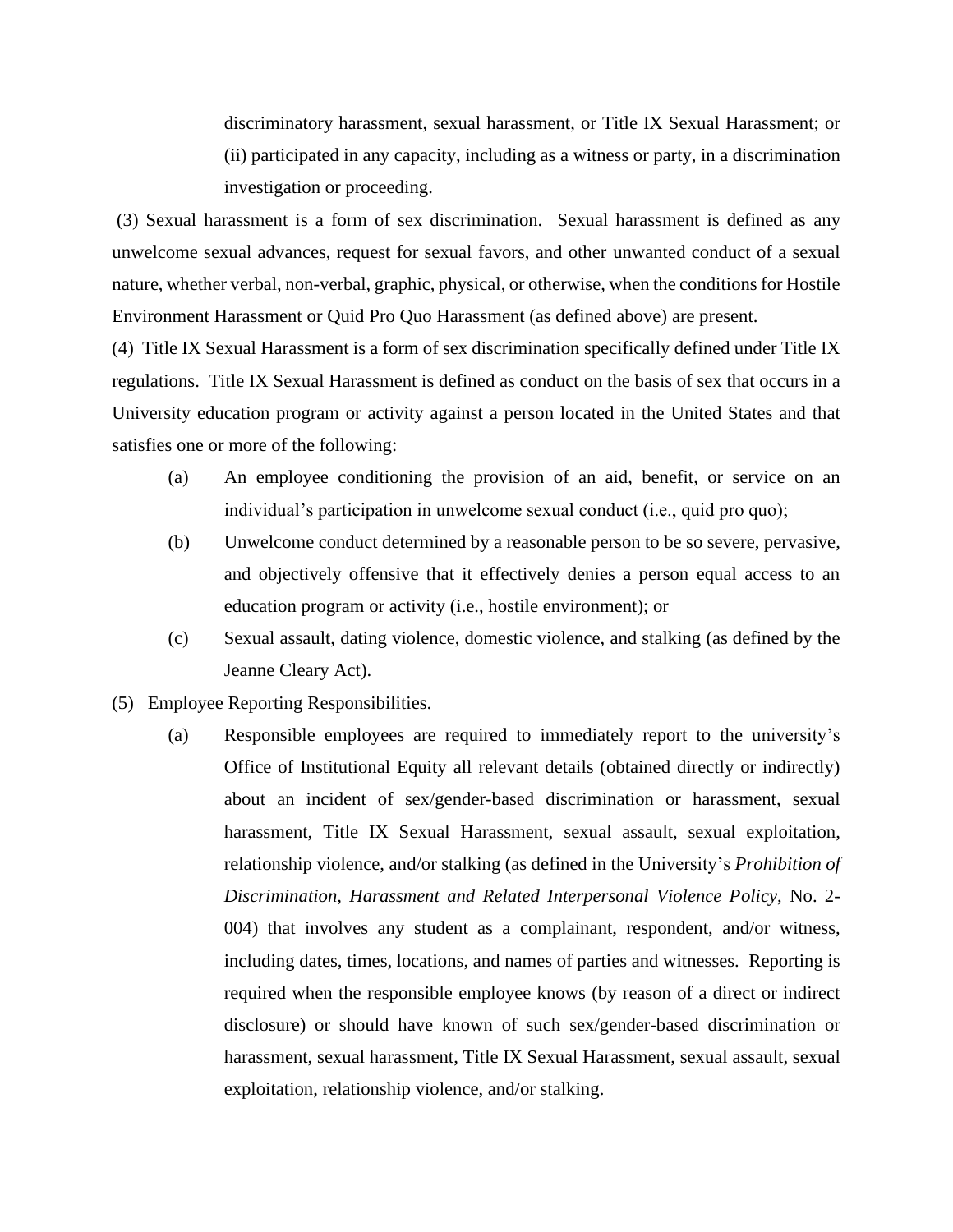- (b) Deans, directors, department heads and supervisors are required to report to the Office of Institutional Equity all relevant details about an incident of discrimination, discriminatory harassment, Title IX Sexual Harassment, or retaliation where either the complainant or the respondent is an employee or Direct Support Organization employee. Reporting is required when such deans, directors, department heads, and supervisors know (by reason of direct or indirect disclosure) or should have known of the discrimination, discriminatory harassment, or retaliation.
- (6) Disciplinary Action.
	- (a) Any employee or student of the University who is found to have unlawfully discriminated against an employee, an applicant for employment, a student, or other member of the University community will be subject to disciplinary action up to and including termination or expulsion. Any contractor or other visitor to the University who is found to have engaged in unlawful discriminatory or retaliatory conduct in violation of this regulation will be subject to removal from University facilities, may be denied reentry, and may provide cause to terminate any applicable contract.
	- (b) Any employee in a supervisory capacity who has actual knowledge by direct observation or by receipt of a report of discrimination, discriminatory harassment, sexual harassment, or Title IX Sexual Harassment, and who does not report the matter to the Office of Institutional Equity shall be subject to disciplinary action up to and including termination or expulsion.

(7) Complaint and Investigation Procedures. Any employee, student, or other member of the university community who believes that he or she is a victim of unlawful discrimination, discriminatory harassment, sexual harassment, Title IX Sexual Harassment, or retaliation may take formal or informal action. The individual may report the conduct to his or her supervisor or a higher-level employee for further action; pursue informal resolution of the complaint under certain circumstances; or pursue an investigation in accordance with Regulation UCF-3.0134 with the Office of Institutional Equity. The Office of Institutional Equity is available to assist employees, students, and members of the university community with reporting discriminatory conduct,